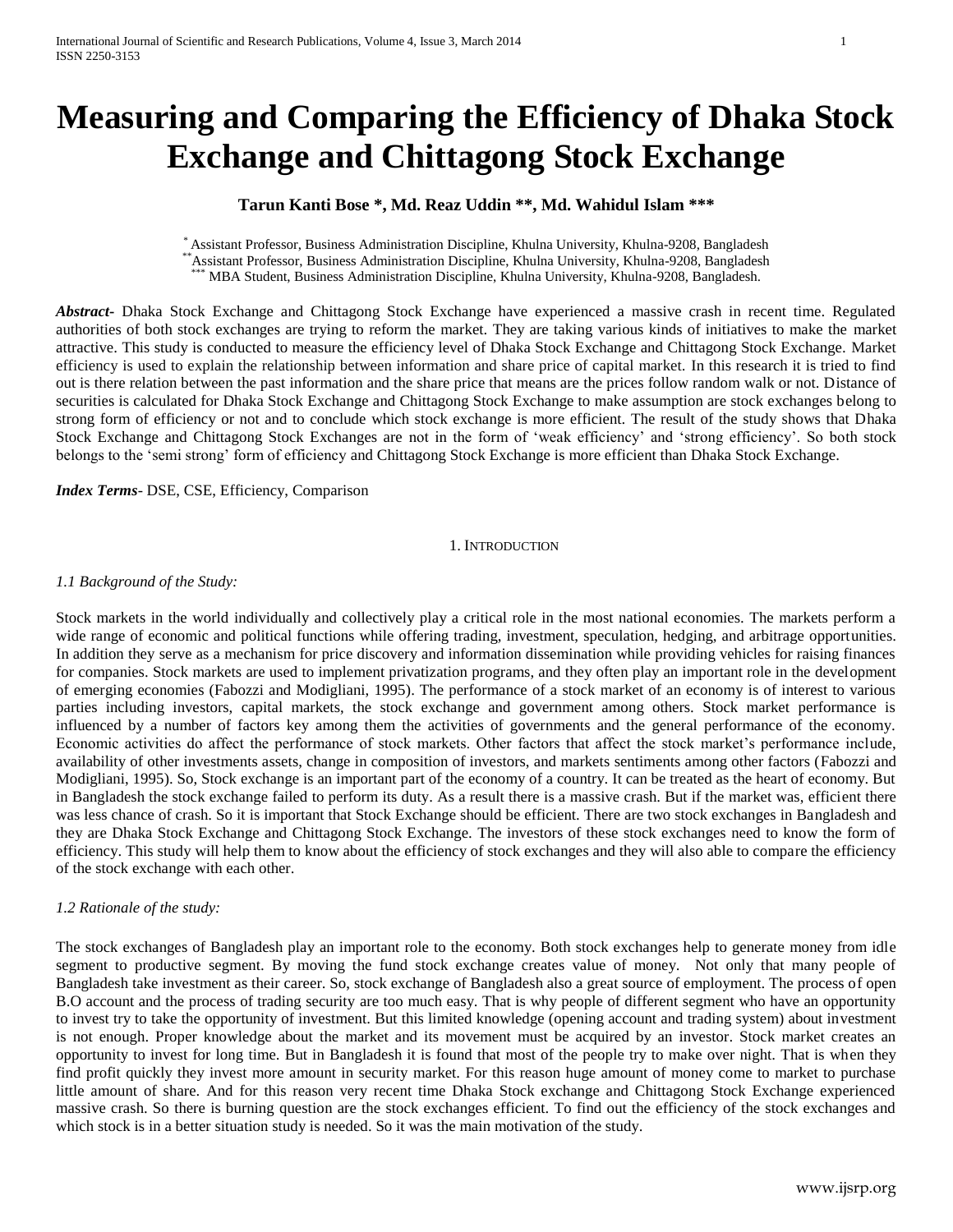#### *1.3 Objective of the Study:*

The main objectives of the study are:

- I. Find out the form of efficiency of Dhaka Stock Exchange and Chittagong Stock Exchange.
- II. Compare the Efficiency of Dhaka Stock Exchange and Chittagong Stock Exchange with each other.

## 2. LITERATURE REVIEW AND CONCEPTUAL FRAMEWORK:

#### *2.1 Definition of Stock Exchange:*

Stock exchange is an organized market for buying and selling corporate and other securities. Here, securities are purchased and sold out as per certain well-defined rules and regulations. It provides a convenient and secured mechanism or platform for transactions in different securities. Such securities include shares and debentures issued by public companies which are duly listed at the stock exchange and bonds and debentures issued by government, public corporations and municipal (Butler, 1992). Stock exchanges are indispensable for the smooth and orderly functioning of corporate sector in a free market economy. A stock exchange need not be treated as a place for speculation or a gambling den. It should act as a place for safe and profitable investment, for this, effective control on the working of stock exchange is necessary. This will avoid misuse of this platform for excessive speculation, scams and other undesirable and anti-social activities (Ivankova, 2012).

#### *2.2 Characteristics of Stock Market:*

- $\triangleright$  Market for securities: Stock exchange is a market, where securities of corporate bodies, government and semi-government bodies are bought and sold (Marisetty, 2004).
- $\triangleright$  Deals in secondary securities: It deals with shares, debentures bonds and such securities already issued by the companies. In short it deals with existing or second hand securities and hence it is called secondary market (Marisetty, 2004).
- $\triangleright$  Control the trade of securities: Stock exchange does not buy or sell any securities on its own account. It merely provides the necessary infrastructure and facilities for trade in securities to its members and brokers who trade in securities. It regulates the trade activities so as to ensure free and fair trade (Marisetty, 2004).
- $\triangleright$  Allows only listed securities: In fact, stock exchanges maintain an official list of securities that could be purchased and sold on its floor. Securities which do not figure in the official list of stock exchange are called unlisted securities. Such unlisted securities cannot be traded in the stock exchange (Marisetty, 2004).
- $\triangleright$  Transactions effected only through members: All the transactions in securities at the stock exchange are effected only through its authorized brokers and members. Outsiders or direct investors are not allowed to enter in the trading circles of the stock exchange. Investors have to buy or sell the securities at the stock exchange through the authorized brokers only (Marisetty, 2004).
- $\triangleright$  Association of persons: A stock exchange is an association of people or body of individuals which may be registered or unregistered (Marisetty, 2004).
- Recognition from Central Government: Stock exchange is an organized market. It requires recognition from the Central Government (Marisetty, 2004).
- $\triangleright$  Financial indicators: Stock exchanges are the financial barometers and development indicators of national economy of the country. Industrial growth and stability is reflected in the index of stock exchange (Marisetty, 2004).

## *2.3 Operation of stock exchange*

Stock Exchange performs many operations as an important part of economy.

The operation can divide into four categories:

- 1. Main operation:
	- $\triangleright$  To promote the savings and for them to be canalized towards of carrying through investment projects that otherwise wouldn't be possible you need that the issuing institution of the securities to be admitted for quoting. The negotiations will be done on the primary market.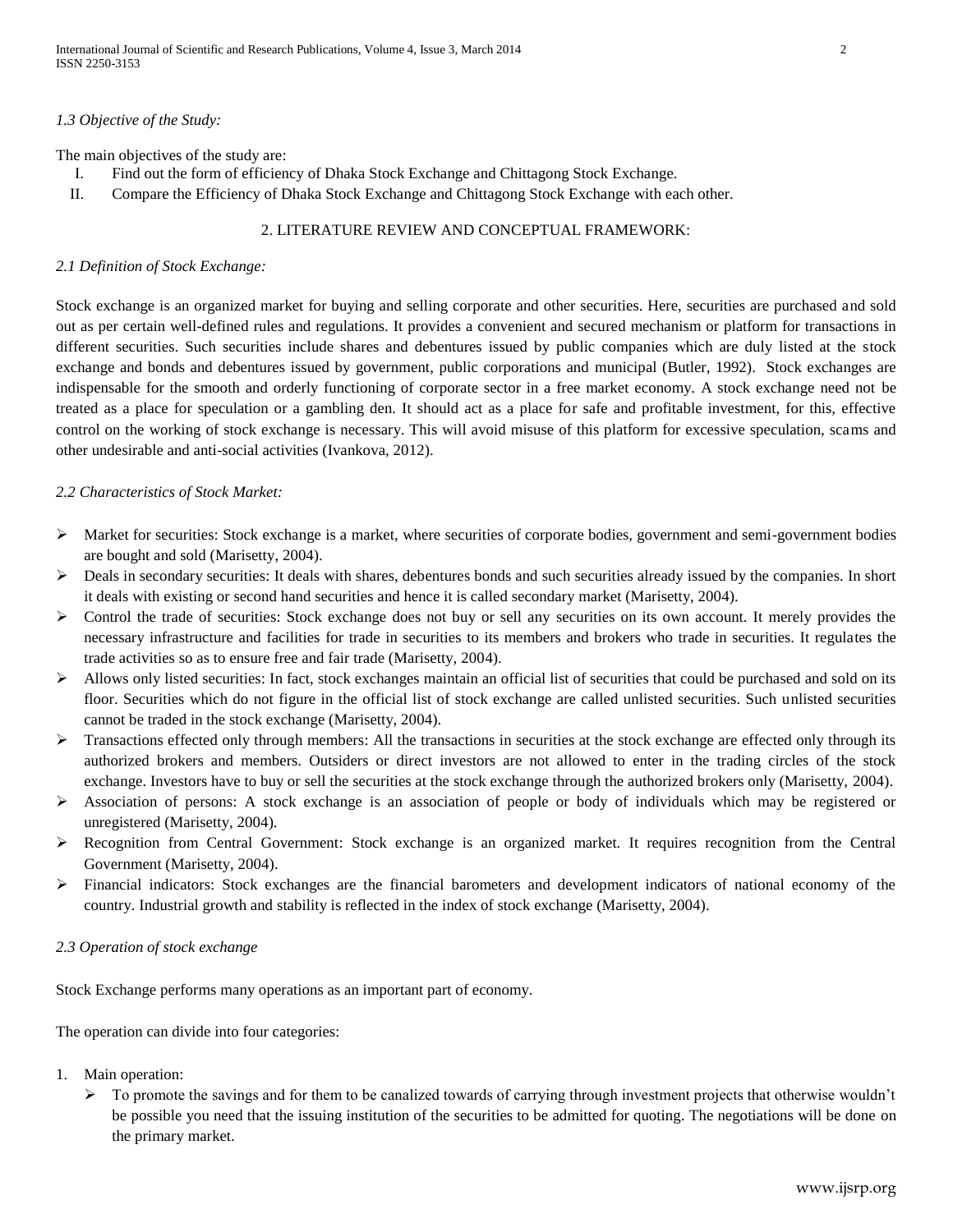$\triangleright$  To provide liquidity to the investors. The investor can recuperate the money invested when needed. For it, he has to go to the stock exchange market to sell the securities previously acquired. This function of the stock market is done on the secondary market (Kithinji, and Ngugi, 2009).

## 2. Operation as an organization:

- $\triangleright$  To guarantee the legal and economic security of the agreed contracts.
- $\triangleright$  To fix the prices of the securities according to the fundamental law of the offer and the demand (Kithinji, and Ngugi, 2009).
- 3. Operation in favor of investors:
	- It permits him the access to the profitable activities of the big companies.
	- It offers liquidity to the security investments, through a place in which to sell or buy securities.
	- It permits for the investor to have a political power in the companies in which he invests its savings due that the acquisition of ordinary shares gives him the right (among other things) to vote in the general shareholders meetings of the company in question
	- It offers the possibility of diversifying your portfolio by enlarging the field of strategy of investments due to alternative options, as could be the derived market, the money market, etc. (Kithinji, and Ngugi, 2009).
- 4. Operation in favor of listed companies:
	- It supplies them with the obtaining of long-term funds that permits the company to make profitable activities or to do determine projects that otherwise wouldn't be possible to develop for lack of financing. Also, this funding signifies a less cost than if obtained at other channels.
	- The securities quoted at the stock exchange market usually have more fiscal purpose advantages for the companies.
	- It offers to the company's free publicity, which in other way would suppose considerable expenses. The institution is objecting of attention of the media (television, radio, etc.) in case any important change in its owners (the share holders) (Kithinji, and Ngugi, 2009).

## *2.4 Stock Exchange of Bangladesh:*

- There are two Stock exchanges in Bangladesh. They are
- i. Dhaka Stock Exchange
- ii. Chittagong Stock Exchange

## *2.4.1 Dhaka Stock Exchange:*

The Dhaka Stock Exchange is the prime stock exchange of Bangladesh established in 1954 in Motijheel. Stock exchanges started in Bangladesh with the Dhaka Stock Exchange. The need to develop a new stock exchange in Bangladesh was realized by the government of Bangladesh ever since Calcutta Stock Exchanges had stopped the transactions in Pakistani shares and securities. The Dhaka Stock Exchange basically started with the formation of the Provincial Industrial Advisory Council. Initially it was named the East Pakistan Stock Exchange Association Ltd. It was revised in 1964 and since then it has used the present name. Although the Dhaka Stock Exchange was incorporated in 1954 it started trading formally from 1956 (Chaity and Sharmin, 2012).

Trading in the Dhaka Stock Exchange discontinued for a span of five years following the liberation war of 1971. Trading was regained from 1976. In 1976, there were nine listed companies in Dhaka Stock Exchange with a paid up capital of Tk 137.52 million. The Dhaka Stock Exchange actually witnessed high growth in 1983 when the market capitalization reached Tk 812 million. By 1987, there was a spurt in the market size with the number of listed companies shooting up to 92. With the opening up of the economy in the 90s the Dhaka Stock Exchange also rapidly developed (Chaity and Sharmin, 2012).

## *2.4.2 Structure of the Dhaka Stock Exchange*

By 2001 the number of listed securities in the Dhaka Stock Exchange was 244, number of listed companies was 224, number of listed debentures was 10, and the number of shares issued by the listed companies was 666,553. The number of Mutual Funds was 72,250 and the market capitalization was Tk 72,168 million (Chaity and Sharmin, 2012).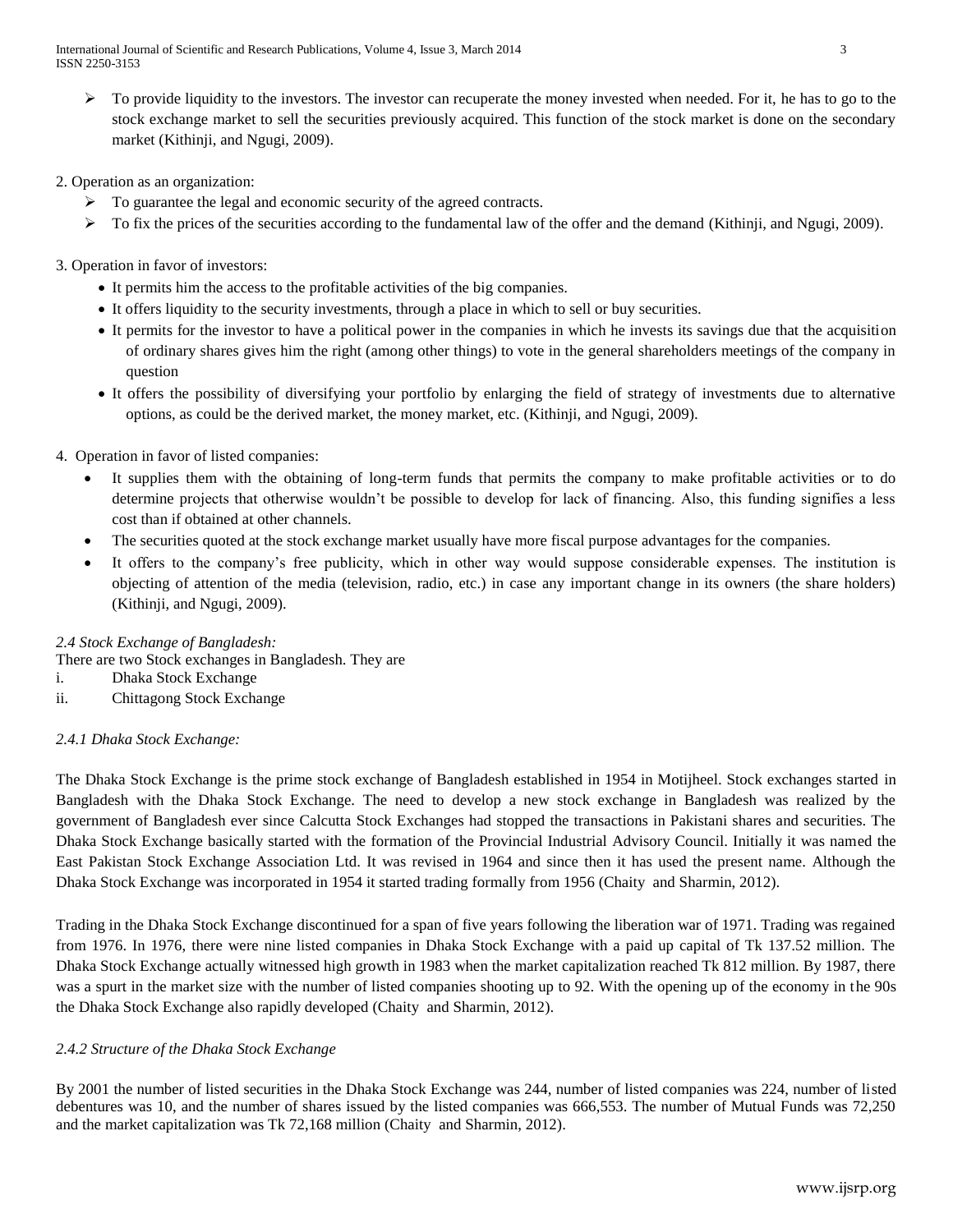## *2.4.3 Nature of Dhaka Stock Exchange*

The Dhaka Stock Exchange was a physical stock exchange in its initial days when trading took place in the open outcry system. But with the advent of new technology, the traditional mode of trading was abolished and was replaced by a fully automated computerized Stock Exchange. The trading session occurs in five parts- the pre-opening session, opening session, continuous or regular trading session, closing session or post-closing session (Chaity and Sharmin, 2012).

## *2.4.4 Functions of the Dhaka Stock Exchange*

The following are the functions of the Dhaka Stock Exchange:

- Listing of Companies
- Providing screen based automated trading of securities.
- Settlement of trading following the Settlement of Transactions Regulation.
- Market Administration and Control
- Market Surveillance
- Publication of monthly review
- Monitoring the activities of the listed companies following the Listing Regulations.
- Formation of the Investors' Grievance Cell
- Formation of the Investors' Protection Fund
- Online Notification of price sensitive and other information about the listed companies (Chaity and Sharmin, 2012).

## *2.5 Chittagong Stock Exchange*

Chittagong Stock Exchange Ltd. (CSE) grants access to public limited companies to list in the Exchange, thus providing its securities a securities trading facility. CSE has an automated trading system with satellite based a network connecting three major cities: Dhaka, Chittagong and Sylhet. CSE also initiated Internet Trading Services for investors to trade its listed securities from anywhere in the world which in turn facilitates the listed companies to liquidate their securities with fair and transparent pricing. While listing CSE ensure the fulfillment of qualitative and quantitative eligibility criteria by the companies. At initial listing companies, CSE make sure of exacting compliance of listing rules and regulation by the listed companies to provide an efficient and transparent market of international standard (Chaity and Sharmin, 2012).

The Securities and Exchange Commission is the final authority to approve an IPO. The Exchanges' role is limited to comments of the information in the prospectus. Chittagong Stock Exchange has to compete with the other stock exchange in Bangladesh (the Dhaka Stock Exchange), who is much older and whose brokers are much experienced, in general. CSE often offer discounted fees to the new company listing (Chaity and Sharmin, 2012).

## *2.5.1 The main objectives of CSE are:*

- $\triangleright$  To develop a strong platform for the entrepreneurs for raising capital.
- $\triangleright$  To develop a transparent market ensuring investor protection
- $\triangleright$  To provide fully automated trading system
- $\triangleright$  To ensure quick, easy settlement system
- To attract non-resident Bangladeshis to invest in Bangladesh Stock Market
- $\triangleright$  To develop a high standard of commercial practice
- $\triangleright$  To develop a research cell for analysis status of the market (Chaity and Sharmin, 2012).

#### *2.6 Earlier Studies:*

A stock market is said to be efficient if it fully and correctly reflects all relevant information in determining security prices. Formally, the market is said to be efficient with respect to some information set if security prices would be unaffected by revealing that information to all participants. Efficiency with respect to information set also implies that it is impossible to make economic profits by trading on the basis of this information (Burton, 1989)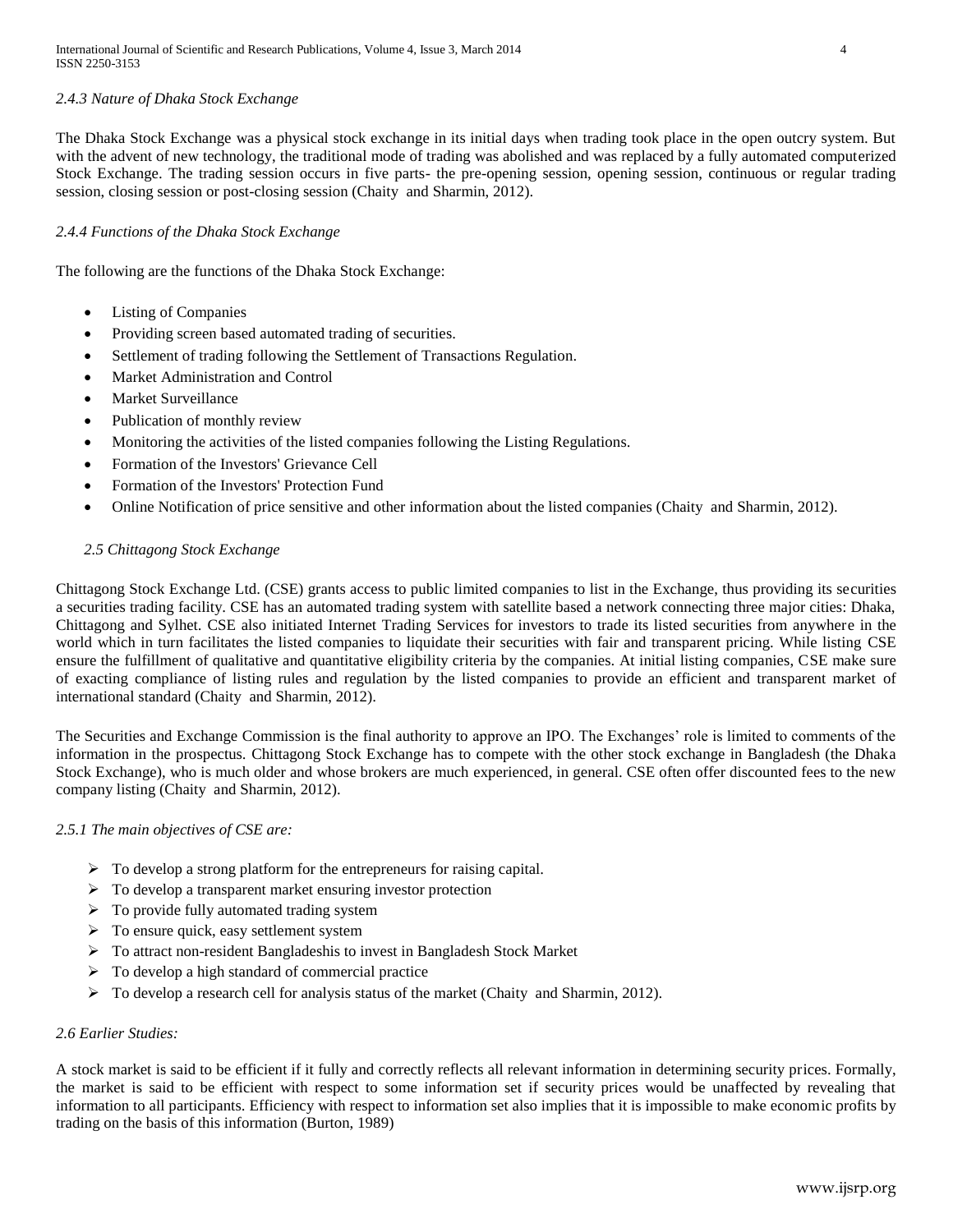Factors such as weak regulation, lack of supervision, lack of market transparency which may influence the efficiency level of capital market; even recent market scam report also indicate these factors as vital for stock market crashes (Burton, 1989)

Haque et al., (2001)tested the Efficient Market Hypothesis (EMH) based on the data four months before and four months after the automation which was imposed in DSE market on 10th August, 1998. The test results indicated that the market does not improve and even after automation, manipulation continued.

Stock markets provide investors with an efficient mechanism to liquidate their investments. The very fact that investors are certain of the possibility of selling out what they hold as and when they want, is a major incentive for investment as it guarantees mobility of capital in the purchase of assets .The interactions of buyers and sellers in a stock market determine the price of traded assets ;or equivalently the required return that investors demand and is this feature of stock market that signals how funds in the economy should be allocated among financial assets (Fabozzi,1995).

A stock exchanges' efficiency can be measured by its liquidity and price discovery. An exchange that provides price discovery will have high liquidity. By measuring the speed of stock price adjustment to its intrinsic value with the arrival of new information we can understand price discovery process and productive efficiency of a stock exchange Speed of adjustment is based on the information sharing process among the market participants and the information dissemination of the companies to the market participants. As mentioned above, speed of adjustment should be instantaneous in an efficient market. Such an instantaneous adjustment occurs when the information shared among the market participants, the information disseminated by the companies and the information transmitted by the media is symmetric. The technology involved to process information for instantaneous adjustment is also an important factor (Marisetty, 2004).

The misinterpretation of information can affect on market misleading and valuing. How to analyze information and the amount and optimism or pessimism level about information can affect on the pricing. Optimists are optimistic to deal with incoming information and set higher prices for them, and pessimists set lower prices even for that valuable information. In one hand, optimists risk more on unreliable futures and predict the future events incorrect. Also, market traders that have less information about upcoming events pay to stock price invasive than others. It is caused the market be inefficient in pricing of securities and they trusted more on incomplete information and excess in pricing based on. (Karimkhani et al., 2012)

An efficient stock market sector will have the expertise, the institution and the means to priorities access to capital by competing users so that an economy manages to realize maximum output at least cost. This is what economist refer to as the optimum production level. If an economy does not have efficient financial markets there is always the risk that scarce capital could be channeled to nonproductive investments as opposed to productive ones, leading to wastage of resources and economic decline (Lee, 1998). To find out the efficiency of Stock exchange many scholar used Statistical tools like ARIMA, Autocorrelation, If prices conform to a random walk, then the security returns are independent over time (Leland, 1999 and Nyberg and Vaihekoski, 2011). They applied autocorrelation and run test to examine the nature and extent of serial dependence. The Efficient Market Hypothesis no longer holds the impervious position in finance it once did. Consequently the assumption that share prices follow a random walk is now uncertain. (Dupernex, 2007). Many researches have been conducted to find out or measure the efficiency of Dhaka Stock Exchange. (Chaity and Sharmin, 2012) try to evaluate the efficiency of the Dhaka stock exchange by using Statistical tools. They used both non-parametric and parametric test for the period 1993 to 2002.

## *2.7 Value of the Study:*

The study is basically conducted to find out the efficiency of Dhaka Stock Exchange and Chittagong Stock Exchange. The study will also find out the better stock exchange between the two stock exchanges (Dhaka Stock Exchange and Chittagong Stock Exchange). It is very import at present for the investor to know the efficiency of the Stock exchange of Bangladesh. Because in Bangladesh the stock exchange has experienced two massive crashes (1996 and 2011) already. So, investors of the country are very much worried to invest. If this situation continues for a long time, the Stock exchanges as well as the whole economy will be affected roughly. But the study will help the party by providing information of efficiency about the Stock Exchanges.

So it can be said that, authority and stakeholders will be benefited by the study. Because at present there is general idea about DSE and CSE is very poor. The investors who have already invested at the market are very much upset after the recent crash. New investors who have money to invest are worried to invest. But if they can know about the efficiency level of Dhaka Stock Exchange and Chittagong Stock Exchange they will be able to find out their duty and can take decision.

There is no comparison parameter to compare the efficiency of Dhaka Stock Exchange and Chittagong Stock Exchange. The study will find out the more efficient Stock Exchange. So investor will be benefited by the study and will be able to find out the better stock exchange between Dhaka Stock Exchange and Chittagong Stock Exchange. Regulated body will be able to take proper initiative about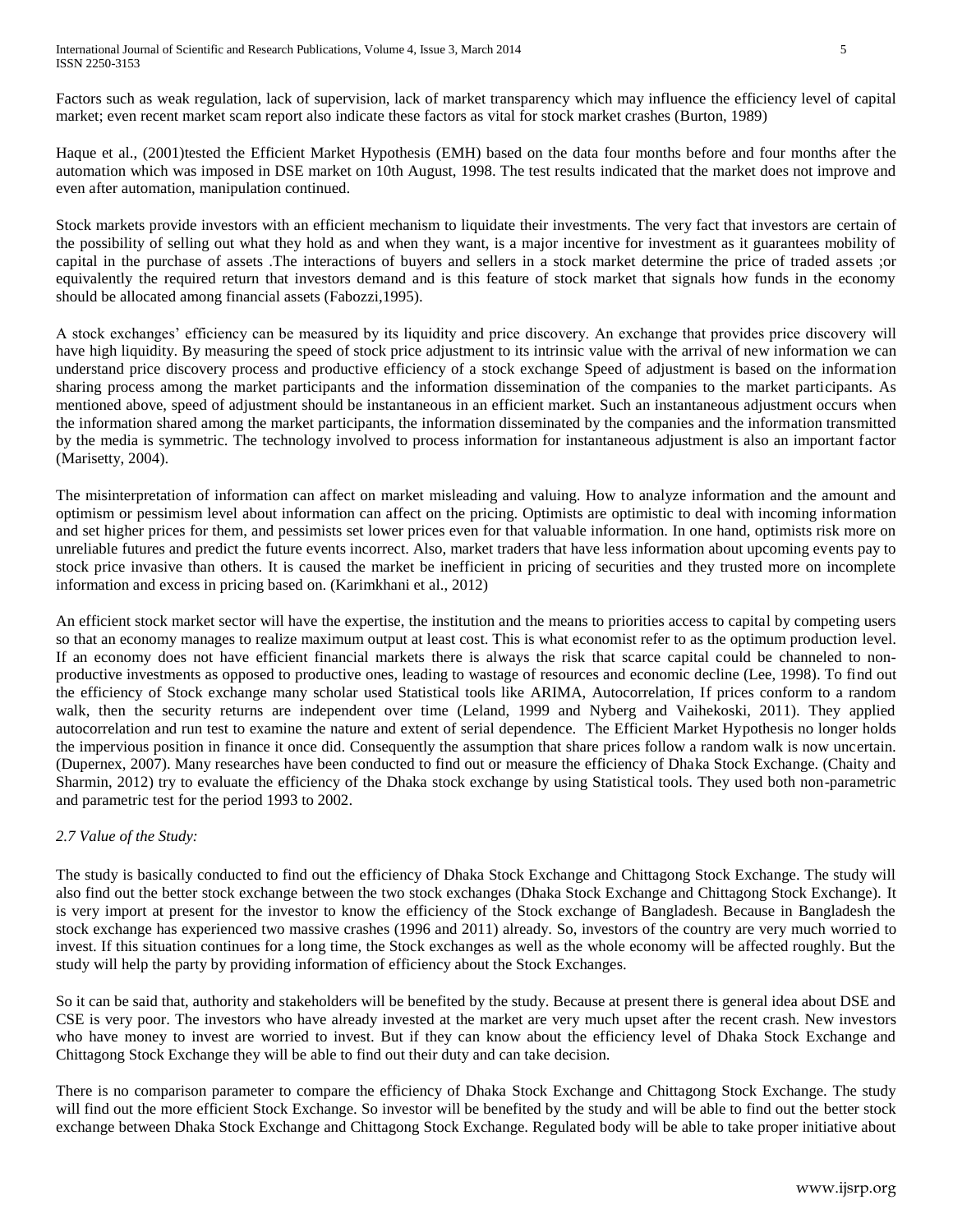the market. That is why further crash can be avoided. Authority of Dhaka Stock Exchange and Chittagong Stock Exchange can take proper decision by joining there plan and activities. Moreover the study will help to increase the efficiency of Dhaka Stock Exchange and Chittagong Stock Exchange.

## 3. MATERIALS AND METHODS:

## *3.1 Research Question:*

This research is conducted to find out the answer of two question and the questions are

- $\triangleright$  How efficient the stock exchanges (DSE and CSE) are?
- $\triangleright$  Which stock exchange is more efficient?

## *3.2 Research Design:*

The research is basically a descriptive research. It will find out the position of DSE and CSE. That means it will find out which form of efficiency DSE and CSE belongs to. To conduct this research descriptive statistics test and ARIMA test is conducted. And to compare the efficiency of DSE and CSE equation of security market line for DSE and CSE is formulated. And after the distance of sample security is calculated.

## *3.3 Data Collection and Analysis Techniques:*

To conduct the research DSE General Indices and daily price for sample stock is used. All data is collected from the website of Dhaka Stock exchange and Chittagong Stock Exchange. The data is also collected from stockbangladeh.com. Sample stocks are the blue chip share of Dhaka Stock Exchange and Chittagong Stock Exchange. They are taken as sample because the position of blue chips should be more attractive.

Data analysis basically divided into two parts

- I. Find out the efficiency of Dhaka Stock Exchange and Chittagong Stock Exchange.
- II. Compare the efficiency of Dhaka Stock Exchange and Chittagong Stock Exchange.

The daily market returns are calculated from the daily price indices without adjustment of dividend. Because in recent years many analysts have claim that trader paying more attention to information related to recent trends in return instead of information related to future dividend Daily Market returns  $(R_m)$  are calculated from the daily price indices as follows:

$$
R_m = \text{Ln}(\frac{P_t}{P_{t-1}})
$$

Where,  $R_m$  measures market return in period t;  $PI_t$  indicates price indices at day t and  $PI_{t-1}$  follows the price index at time period t-1. Ln = natural log, Logarithmic returns are more likely to be normally distributed which is prior condition of standard statistical techniques (Strong 1992; Mubarak 2000; Hossain 2010). If the market follows a hypothesis of weak form efficient then stock prices should be random walk. The Null and Alternative hypothesis of the study would be-

*Ho:* Market returns series follow the random walk model.

*H1:* Market returns series do not follow the random walk model.

One of the basic assumptions of random walk model is that distribution of the return should be normal. Skewness helps to find is the distribution normal or not. Here skewness is measured by using the data of market return. If the skewness is 0 it can be said that the distribution is normal. If it is negative it can be said that the left tail is longer the right tail which indicate that the distribution of the return should not be normal. And if it is negative it can be said that the right tail is longer than the left tail. Which also indicate that the distribution of the return is not normal. To test the hypotheses ARIMA test is also conducted. The acronym ARIMA stands for "Auto-Regressive Integrated Moving Average." Lags of the differenced series appearing in the forecasting equation are called "autoregressive" terms, lags of the forecast errors are called "moving average" terms. Under the random walk model, ARIMA model is (0, 1, 0) where future values of share returns cannot be determined on the basis of past information.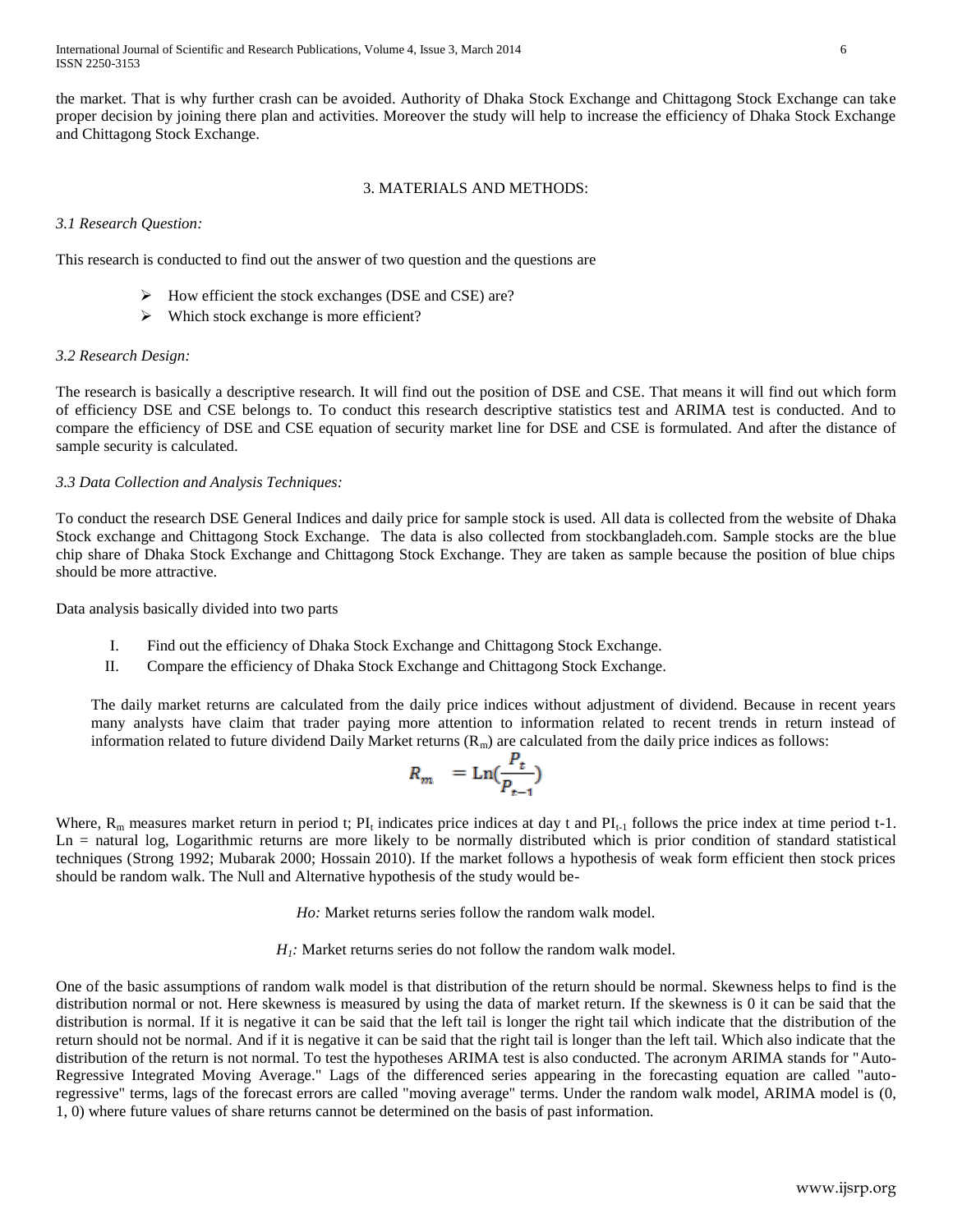To compare the efficiency between DSE and CSE a security market line equation is formulated. The formula of liner equation is

$$
Y = mx + c \\
$$

Where 'm' is the slope and c is constant that means it is the intercept value of Y axis. To formulate the SML equation risk free rate is considered as 'c' and difference between market return and risk free return that means risk premium is considered as the slope 'm'. After that distance of each sample stock is calculated by using the following formula.

$$
d = \frac{|ax_1 + by_1 + c|}{\sqrt{a^2 + b^2}}
$$

Here beta coefficient is considered as  $x_1$  and Actual Return is considered as  $y_1$ . The value of risk premium is considered as 'a' and the value 'b' is one (1). Beta coefficient (β) is taken from the website stockbangladesh.com after that average distance for each stock is calculated. The lower average distance is indicate the higher efficiency than the others

### 4. FINDINGS AND ANALYSIS:

In this part at first descriptive statistics of Dhaka Stock Exchange and Chittagong Stock Exchange are analyzed. To analyze descriptive statistics mean, standard deviation and skewness of the data are calculated. From the result of skewness it is tried to find out are the data following random walk or not. After that ARIMA test is conducted to make sure again that is it following random walk model or not. That means are the data influencing by the past information or not. If the data are influencing by the past information it can be conclude that there is a weak form of efficiency. Finally by formulating SML (security market line) equation and measuring the distance of selected stock it is tried to find out which stock is more efficient. In an efficient market all the stocks are laying on security market line. So if any kind of discrepancy is found it can be concluded that the stock exchange is not in the form of Strong form of efficiency. By making average of the distance of both the stock it is tried to find out which stock is more efficient. The stock exchange which shows the lower distance is said to be in higher form of efficiency. And the stock exchange which shows the higher distance is said to be in lower form of efficiency.

*4.1 Descriptive Statistics Dhaka Stock Exchange:*

| <b>Statistic</b> | 1 avie. I<br>Market return (DSE) |  |
|------------------|----------------------------------|--|
|                  | 237                              |  |
| Mean             | 0.001007                         |  |
| SD               | 0.020710                         |  |
| <b>Skewness</b>  | $-.155$                          |  |

 $T = 1.1...1$ 

Table-1 shows that data of 237 days is taken for descriptive analysis. It also shows that the mean of market return is 0.001007 and Standard deviation is 0.020710. Skewness is -.155. One of the basic assumptions for testing the random walk model and therefore, EMH is that return series should be normal. But Table 1 shows that there is a negative Skewness which is -.155 that means the left tail is longer than right tale. To be normal distribution skewness should be 0. So the distributions are not normal and reject the null hypothesis. But earlier studies shows that the skewness was .859 (Chaity. N. S & Sharmin .S, 2011) . That was near about unity. But in recent time the skewness is -.155 which is near about zero. That means in recent times there is enough chance that the data are influenced by the past information. Which indicate that market efficiency is going down. If all the data are followed by historical information then the market is said to be in weak form of efficiency.

#### *4.2 ARIMA Test (Dhaka Stock Exchange):*

| Table:2 |            |             |                       |              |             |
|---------|------------|-------------|-----------------------|--------------|-------------|
| Model   | Parameters | Coefficient | <b>Standard Error</b> | T-statistics | Probability |
| (0,1,0) | Constant   | .00002891   | .002                  | .015         | .988        |
| (1,0,1) | AR1        | $-.360$     | .863                  | $-.417$      | .677        |
|         | MA1        | $-.296$     | .883                  | $-.336$      | .737        |
|         | Constant   | .001        | .001                  | .782         | .435        |
| (1,0,0) | AR1        | $-.055$     | .065                  | $-.839$      | .402        |
|         | Constant   | .001        | .001                  | .788         | .432        |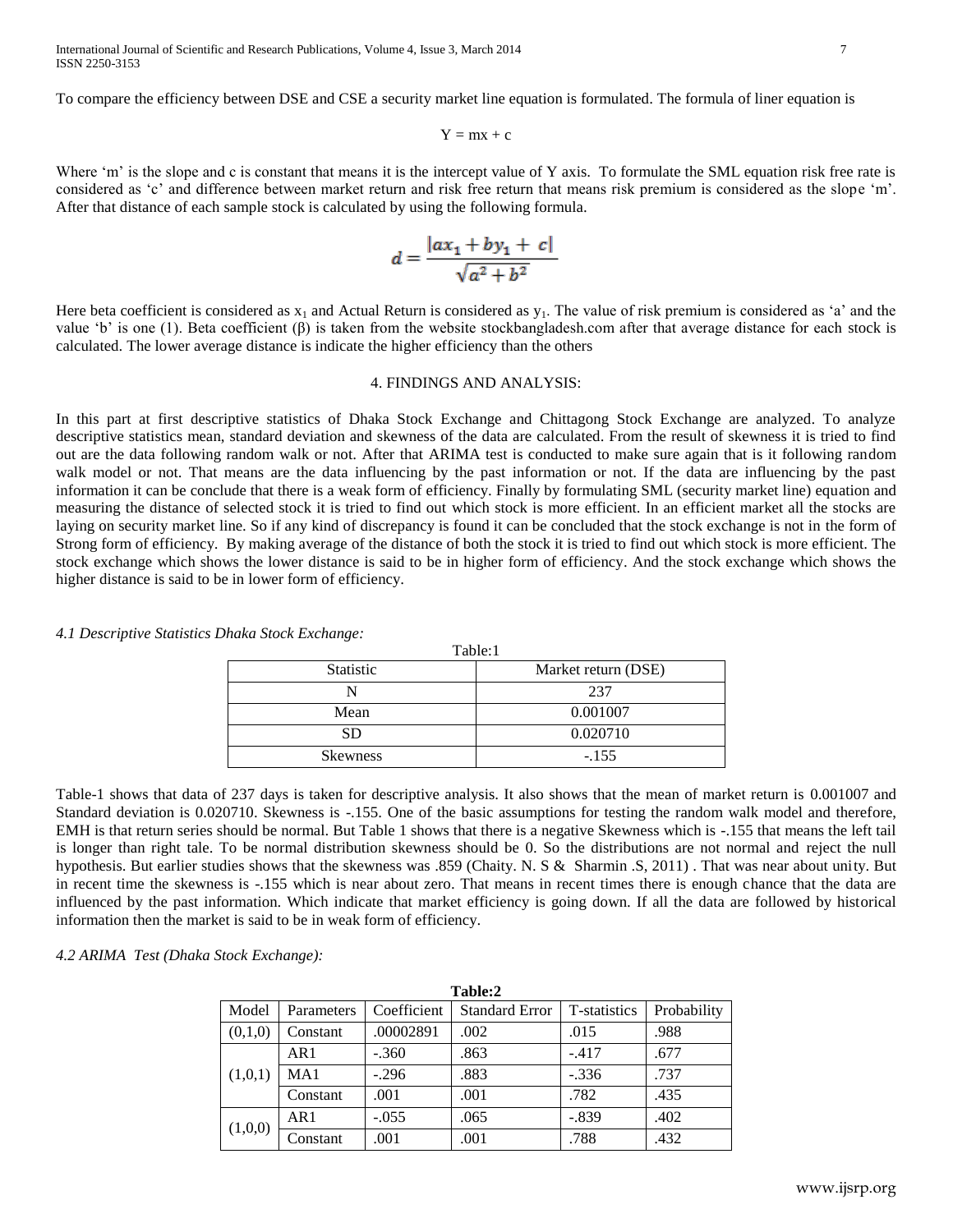Table-2 shows the ARIMA test Result for the Model of (0, 1, 0) (1, 0, 1) 1, 0, 0). Under the random walk model, the ARIMA model needs to be fitted in to (0, 1, 0). The results of ARIMA are presented in the Table 2 evident that the return series for indices are highly insignificant. For ARIMA (0, 1, 0) the coefficient (.00002891) with T-ratio of (.015) reject the null hypothesis with a probability of .988 for indices. For ARIMA (1, 0, 1) the estimated values for AR1 and MA1 are found best fitted model for 1% level of significance. Additionally ARIMA (1, 0, 0) is to calculated for indices to examine the auto- regression coefficient is equal to unity. The coefficient showing for indices AR1 (-.055) indicates the changes in the return series do not depend on past information. In case of earlier study it is found that return of Dhaka Stock Exchange follow random walk model. That means that the information of stock is not influenced by the past information and the past information here means the price of the security. It can be concluded easily that Dhaka Stock Exchange is not in the form of weak efficiency.

Table: 3

*4.3 Calculation the distance of selected stock from SML (DSE):*

| Name of the Stock  | <b>Actual Return</b> | <b>Risk</b>   | Required Return | Distance from SML |
|--------------------|----------------------|---------------|-----------------|-------------------|
| <b>AFTABAUTO</b>   | $-0.000764945$       | 1.14413380233 | $-0.000935021$  | 0.000170073       |
| <b>BATBC</b>       | 0.001836778          | 0.64147118692 | $-0.000463211$  | 0.002299987       |
| <b>BEXIMCO</b>     | $-0.00102618$        | 0.94467723432 | $-0.000747807$  | 0.000278376       |
| <b>BSRMSTEEL</b>   | $-0.000794628$       | 0.98207989914 | $-0.000782914$  | .0000117172       |
| <b>BEXPHARMA</b>   | $-0.000986818$       | 0.87289155530 | $-0.000680427$  | 0.000306394       |
| <b>DESCO</b>       | $-0.000758099$       | 0.84682345917 | $-0.000655959$  | 0.000102143       |
| <b>GP</b>          | 0.000745126          | 1.12647967975 | $-0.000918451$  | 0.001663573       |
| <b>HEIDELBCEM</b>  | 0.000571297          | 0.6676010259  | $-0.000487737$  | 0.001059032       |
| <b>ISLAMIBANK</b>  | 0.0000407            | 0.66077506158 | $-0.00048133$   | 0.000522028       |
| <b>JAMUNAOIL</b>   | 0.001509531          | 1.01942653367 | $-0.000817968$  | 0.002327496       |
| <b>KEYACOSMET</b>  | $-0.000301207$       | 1.01942653367 | $-0.000817968$  | 0.000516758       |
| <b>KPCL</b>        | 0.000300465          | 1.13767230565 | $-0.000928956$  | 0.001229418       |
| <b>LAFSURCEML</b>  | 0.001449408          | 0.81788385867 | $-0.000628796$  | 0.002078201       |
| <b>LANKABANFIN</b> | 0.000271             | 1.06965967994 | $-0.000865118$  | 0.001136115       |
| <b>MJLBD</b>       | 0.000138385          | 1.26193827446 | $-0.001045595$  | 0.001183977       |
| <b>MPETROLIUM</b>  | 0.002002677          | 0.88267199064 | $-0.000689607$  | 0.002692282       |
| <b>NBL</b>         | $-0.002352547$       | 1.00779965675 | $-0.000807055$  | 0.001545495       |
| <b>OLYMPIC</b>     | 0.001168716          | 0.94711174036 | $-0.000750092$  | 0.001918805       |
| <b>PADMAOIL</b>    | $-0.001762883$       | 0.9772313210  | $-0.000778363$  | 0.000984523       |
| <b>PLFSL</b>       | $-0.002300692$       | 1.20585143803 | $-0.000992951$  | 0.001307745       |
| <b>POWERGRID</b>   | 0.000473405          | 0.72768428694 | $-0.000544132$  | 0.001017535       |
| <b>PRIMEBANK</b>   | 0.000304792          | 0.93138165863 | $-0.000735327$  | 0.001040116       |
| <b>PUBLIBNK</b>    | $-0.000461604$       | 1.05191402064 | $-0.000848462$  | 0.000386855       |
| <b>RNSPIN</b>      | 0.000902772          | 1.12903181242 | $-0.000920846$  | 0.001823615       |
| <b>SQUARETEXT</b>  | 0.000578103          | 0.96998563928 | $-0.000771562$  | 0.001349662       |
| SQUARPHARMA        | 0.00019859           | 0.53235811836 | $-0.000360795$  | 0.000559383       |
| <b>SUMITPOWER</b>  | $-0.000123483$       | 0.96160685057 | $-0.000763697$  | 0.000640211       |
| <b>TITASGAS</b>    | 0.00061945           | 0.75843849988 | $-0.000572999$  | 0.001192447       |
| <b>UCBL</b>        | $-0.001437263$       | 1.28578199385 | $-0.001067976$  | 0.000369291       |
| <b>UNITEDAIR</b>   | 0.000733301          | 1.21741033756 | $-0.0010038$    | 0.001737098       |

Table-3 shows the actual return, beta co-efficient, required rate of return, and the distance of each stock from SML for the sample stock. DSE is showing very ridicules scenario. Because it is very unusual that the market return is negative. It should be more than the risk free rate which is 5% per year [\(http://www.stockbangladesh.](http://www.stockbangladesh/) com/resources/individual\_return/11101). Because there is a risk in the market. So investor will demand more than the risk free rate as risk premium. Table 3 shows that actual return more of less satisfactory. But because of negative market return all the required rate of return is negative which is also unusual. The average distance of the stock from security market line is 0.0011150 and this is high. That means Stocks are not lies on SML. It indicates that market is not belongs to 'strong form of efficiency'. Because it is said that in an efficient market all the stocks must lie on SML. But in case of Dhaka Stock Exchange no stock is lies on SML because distance of any stock is not showing 0. If distance is 0 that represent the stock is laying on the Security Market Line.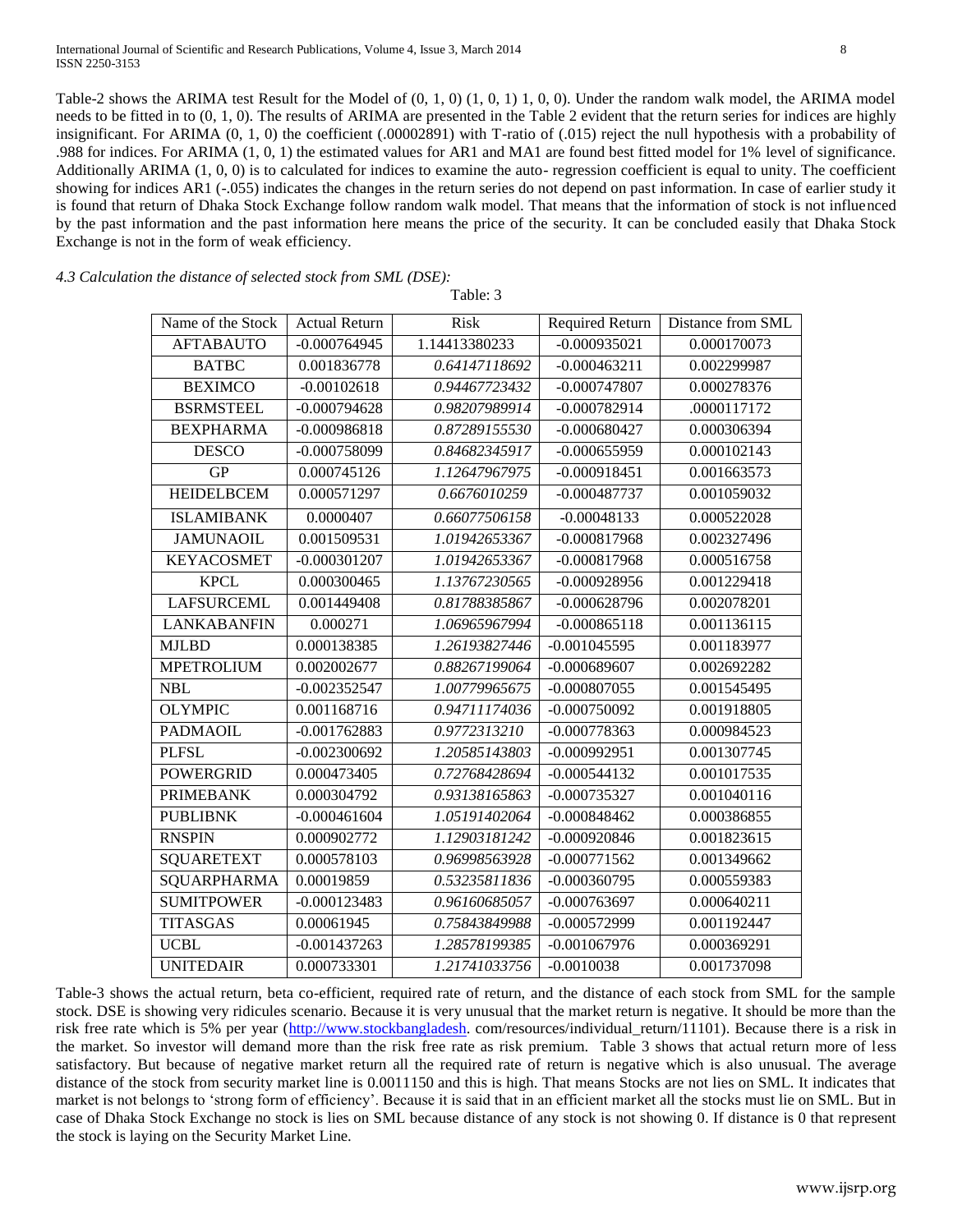

Graph shows that the Actual return for most of the stock is greater than the required rate of return. It means this stock perform better in case of getting return. But the real case is the market fluctuated in the year so much and the price of most of the share decreased. As a result market return was negative. And for that reason required rate was negative. In case of getting return MPETROLIUM is highest and NBL is lowest. Required is highest for SQUAPHARMA and lowest for TITASGAS. Because the risk for SQUAREPHARMA is the lowest and the risk for TTASGAS is the highest.

#### **4.4 Descriptive statistics for Chittagong Stock Exchange:**

| Table-4          |                     |  |  |
|------------------|---------------------|--|--|
| <b>Statistic</b> | Market return (DSE) |  |  |
| N                | 236                 |  |  |
| Mean             | $-0.001007424$      |  |  |
| <b>SD</b>        | .0265392            |  |  |
| <b>Skewness</b>  | .147                |  |  |

Table-5 shows that the mean of market return is -0.001007424 and Standard deviation is 0.065392. Skewness is .147. It shows the positive skewness. So the distribution is not normal. Its right tail is longer than the left tail. Because normal distribution shows 0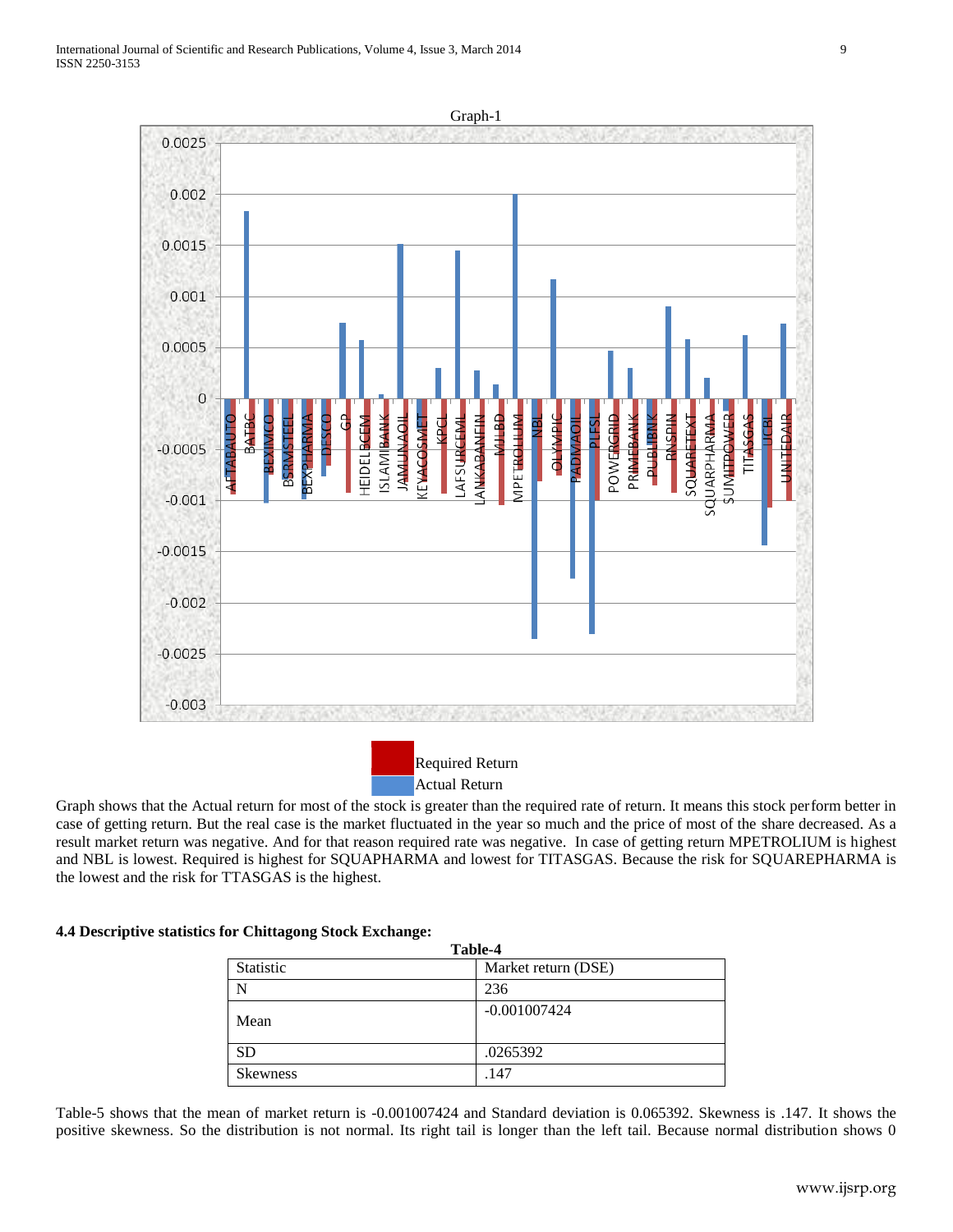skewness. And to prove random walk for EMH skewness should be 0. So here we see that the data set is not following the random walk model. And reject the null hypothesis. The skewness is closer to zero. Which indicates that there is enough chance that data are influenced by the past information. Earlier it was that the skewness of Dhaka Stock Exchange was near about unity. It can be assumed from that situation is skewness for Chittagong was also high. But in recent time both the stock exchanges are showing very low skewness. That means investors are taking decision of buying and selling share by the influence of past information.

## *4.5 ARIMA Test (Chittagong Stock Exchange)*

#### Table-5

| Model   | <b>Parameters</b> | Coefficient  | <b>Standard Error</b> | T-statistics | Probability |
|---------|-------------------|--------------|-----------------------|--------------|-------------|
| (0,1,0) | Constant          | $-.00002891$ | .002                  | $-.015$      | .988        |
| (1,0,1) | AR1               | $-.001$      | .001                  | $-786$       | .433        |
|         | MA1               | $-.386$      | .778                  | $-.496$      | .620        |
|         | Constant          | $-.318$      | .800                  | $-.398$      | .691        |
| (1,0,0) | AR1               | $-.001$      | .001                  | $-.791$      | .429        |
|         | Constant          | $-.057$      | .065                  | $-.867$      | .387        |

Table-5 shows the ARIMA test Result for the Model of (0, 1, 0) (1, 0, 1) 1, 0, 0). Under the random walk model, the ARIMA model needs to be fitted in to (0, 1, 0). The results of ARIMA are presented in the Table 5 evident that the return series for indices are highly insignificant. For ARIMA (0, 1, 0) the coefficient (-.00002891) with T-ratio of (-.015) reject the null hypothesis with a probability of .988 for indices. For ARIMA (1, 0, 1) the estimated values for AR1 and MA1 are found best fitted model for 1% level of significance. Additionally ARIMA (1, 0, 0) is to calculated for indices to examine the auto- regression coefficient is equal to unity. The coefficient showing for indices AR1 (-.001) indicates the changes in the return series do not depend on past information. But it can not be said that both exchanges are in the form of weak efficiency unless the skewness is zero.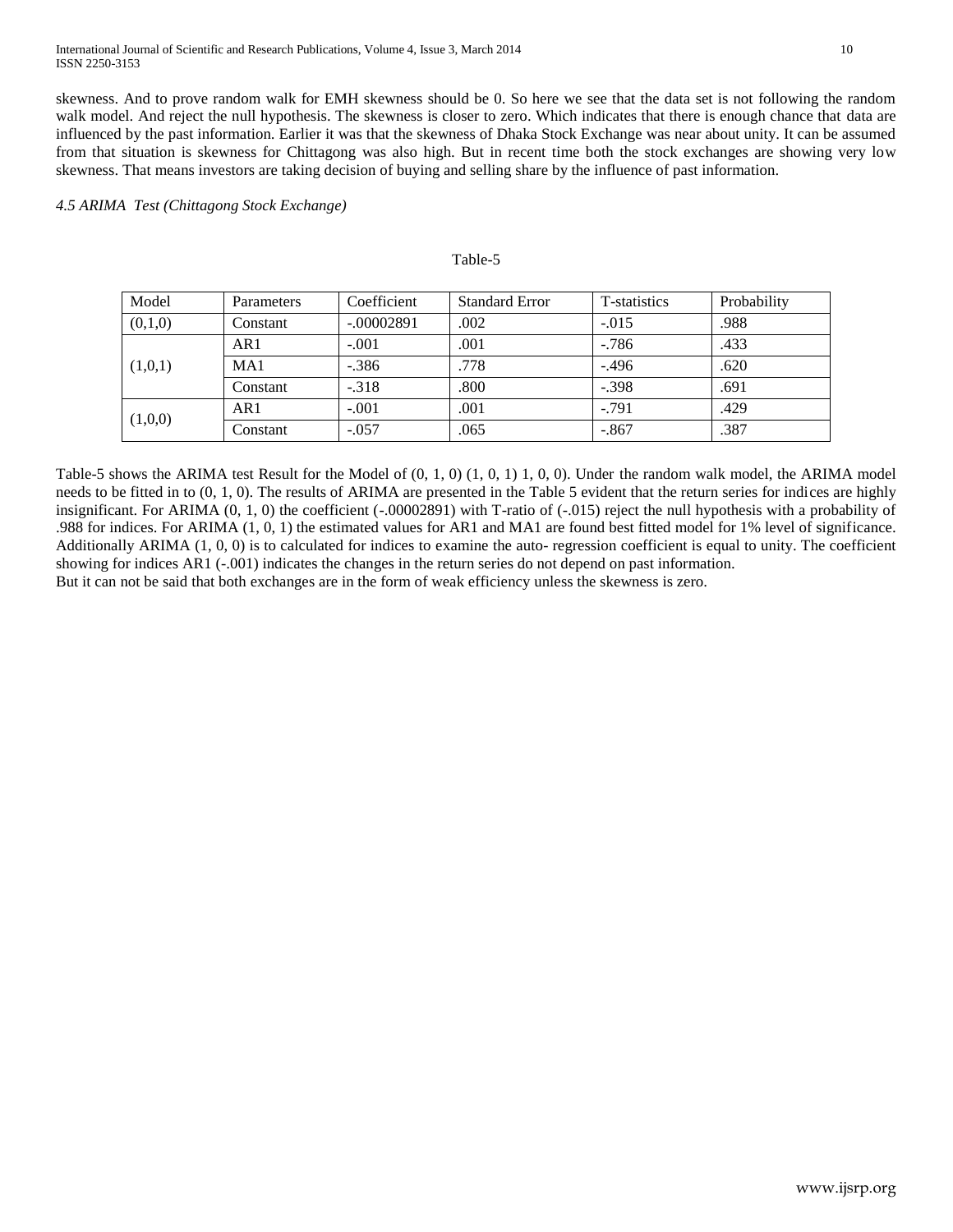## *4.6 Calculation the distance of selected stock from SML (CSE):*

Table-6

| Name of the Stock  | <b>Actual Return</b> | <b>Risk</b> | <b>Required Return</b> | Distance from SML |
|--------------------|----------------------|-------------|------------------------|-------------------|
| SQUARPHARMA        | 0.00019859           | 0.531773984 | $-0.000357459$         | 0.0005588         |
| <b>BEXPHARMA</b>   | $-0.000986818$       | 0.875009407 | $-0.000677829$         | 0.000304406       |
| <b>KEYACOSMET</b>  | $-0.000301207$       | 1.029200525 | $-0.000821748$         | 0.000525932       |
| <b>ACI</b>         | $-0.000488934$       | 0.757740404 | $-0.000568372$         | 0.00008340766     |
| <b>SQUARTEXT</b>   | 0.000578103          | 0.97049993  | $-0.000766958$         | 0.001350145       |
| <b>HEIDELBCEM</b>  | 0.000592331          | 0.666825524 | $-0.000483514$         | 0.001079338       |
| <b>CONFIDCEM</b>   | 0.00058568           | 1.250611406 | $-0.001028409$         | 0.00162064        |
| <b>AFTABAUTO</b>   | $-0.000764945$       | 1.143427636 | $-0.000928366$         | 0.00016941        |
| <b>SINGERBD</b>    | $-0.001748011$       | 0.751258602 | $-0.000562322$         | 0.001181754       |
| <b>APEXTANRY</b>   | $-0.00162526$        | 0.942681803 | $-0.000740993$         | 0.000879329       |
| <b>MEGHNAPET</b>   | $-0.001693098$       | 0.880542729 | $-0.000682994$         | 0.001005492       |
| <b>JAMUNAOIL</b>   | 0.001509531          | 0.88478816  | $-0.000686956$         | 0.002201122       |
| <b>TITASGAS</b>    | 0.00061945           | 0.759961175 | $-0.000570445$         | 0.001193876       |
| <b>UTTRABANK</b>   | $-0.001851945$       | 1.130955155 | $-0.000916724$         | 0.000929297       |
| <b>NBL</b>         | $-0.002352547$       | 1.003110322 | $-0.000797396$         | 0.001549897       |
| <b>ABBANK</b>      | $-0.001766769$       | 0.985051234 | $-0.00078054$          | 0.000981069       |
| <b>DHAKABANK</b>   | $-0.000981337$       | 0.969187523 | $-0.000765733$         | 0.000210528       |
| <b>CITYBANK</b>    | $-0.001494739$       | 1.003391023 | $-0.000797658$         | 0.000691825       |
| <b>PRIMEBANK</b>   | 0.000304792          | 0.931634046 | $-0.000730681$         | 0.001040353       |
| <b>ISLAMIBANK</b>  | 0.0000407259         | 0.654258621 | $-0.000471784$         | 0.000515937       |
| <b>EBL</b>         | $-0.001514524$       | 1.118014739 | $-0.000904646$         | 0.000604022       |
| <b>PUBALIBANK</b>  | $-0.000463568$       | 1.050379123 | $-0.000841516$         | 0.00038345        |
| <b>NCCBANK</b>     | $-0.001111777$       | 1.05854348  | $-0.000849136$         | 0.000257096       |
| <b>BRACBANK</b>    | $-0.0000335768$      | 0.836630863 | $-0.000642007$         | 0.000612813       |
| <b>UTTARAFIN</b>   | 0.000531168          | 1.099081083 | $-0.000886973$         | 0.001423899       |
| <b>LANKABANFIN</b> | 0.000270678          | 1.072356038 | $-0.000862029$         | 0.001138323       |
| <b>BAYLEALSING</b> | $-0.001493644$       | 1.075994097 | $-0.000865425$         | 0.000622584       |
| <b>FAREASTLIF</b>  | $-0.000588801$       | 1.01433292  | $-0.000807871$         | 0.000224383       |
| <b>BEXMICO</b>     | $-0.00102618$        | 0.950423417 | $-0.000748219$         | 0.000272982       |
| <b>GOBALLPEN</b>   | 0.000503164          | 1.025970559 | $-0.000818733$         | 0.001327272       |

Table-6 shows the actual return, beta co-efficient, required rate of return, and the distance of each stock from SML for the sample stock. CSE is also showing very ridicules scenario. The market return is also negative here . It should be more than the risk free rate which is 5% per year. Because there is a risk in the market. So investor will demand more than the risk free rate as risk premium. Table 6 shows that actual return more or less satisfactory. But because of negative market return all the required rate of return is negative which is also unusual. The average distance of the stock from security market line is 0.000831313 and this is high. That means Stocks are not laying on SML. It indicates that market is not efficient. Because it is said that in an efficient market all the stocks must lie on SML. But in case of Chittagong Stock Exchange no stock is lies on SML because distance of any stock is not showing 0. If distance is 0 that represent the stock is laying on the Security Market Line. So The Chittagong is not in the form 'strong efficiency'.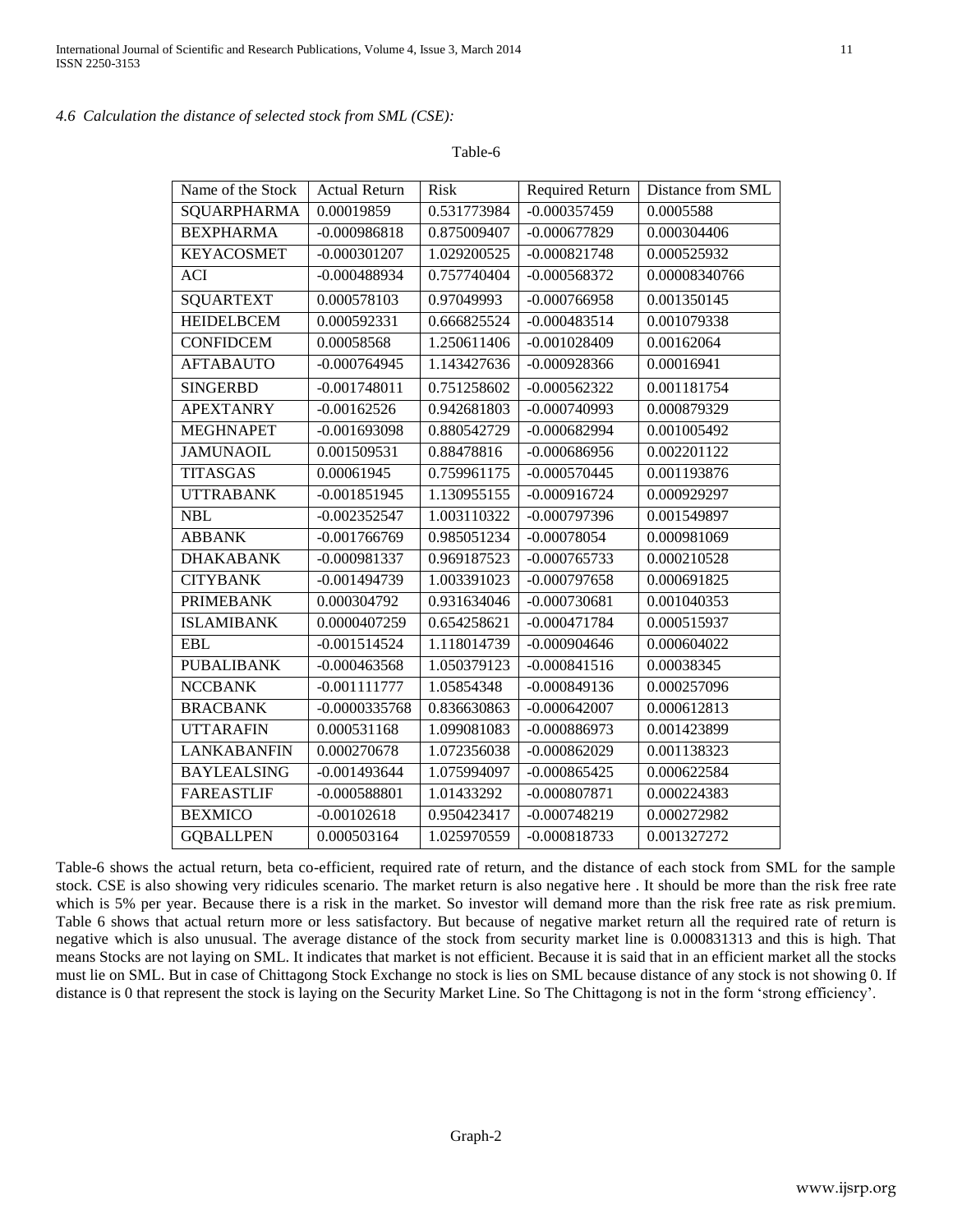

Here we see the same kind of scenario. Actual return for most of the stock is greater than the required rate of return. It means this stock perform better in case of getting return. But the real case is the market fluctuated in the year so much and the price of most of the share decreased. As a result market return was negative. And for that reason required rate was negative.

Here we also see that the in case of giving return JAMUNAOIL is highest and like DSE NBL is the lowest. Required rate of return is highest for SQUAREPHARMA and the lowest is CONFIDCEM.

*4.7 Comparison the Efficiency of DSE and CSE:*

Analysis shows that the average distance of stock from SML CSE is lower than the SML of DSE.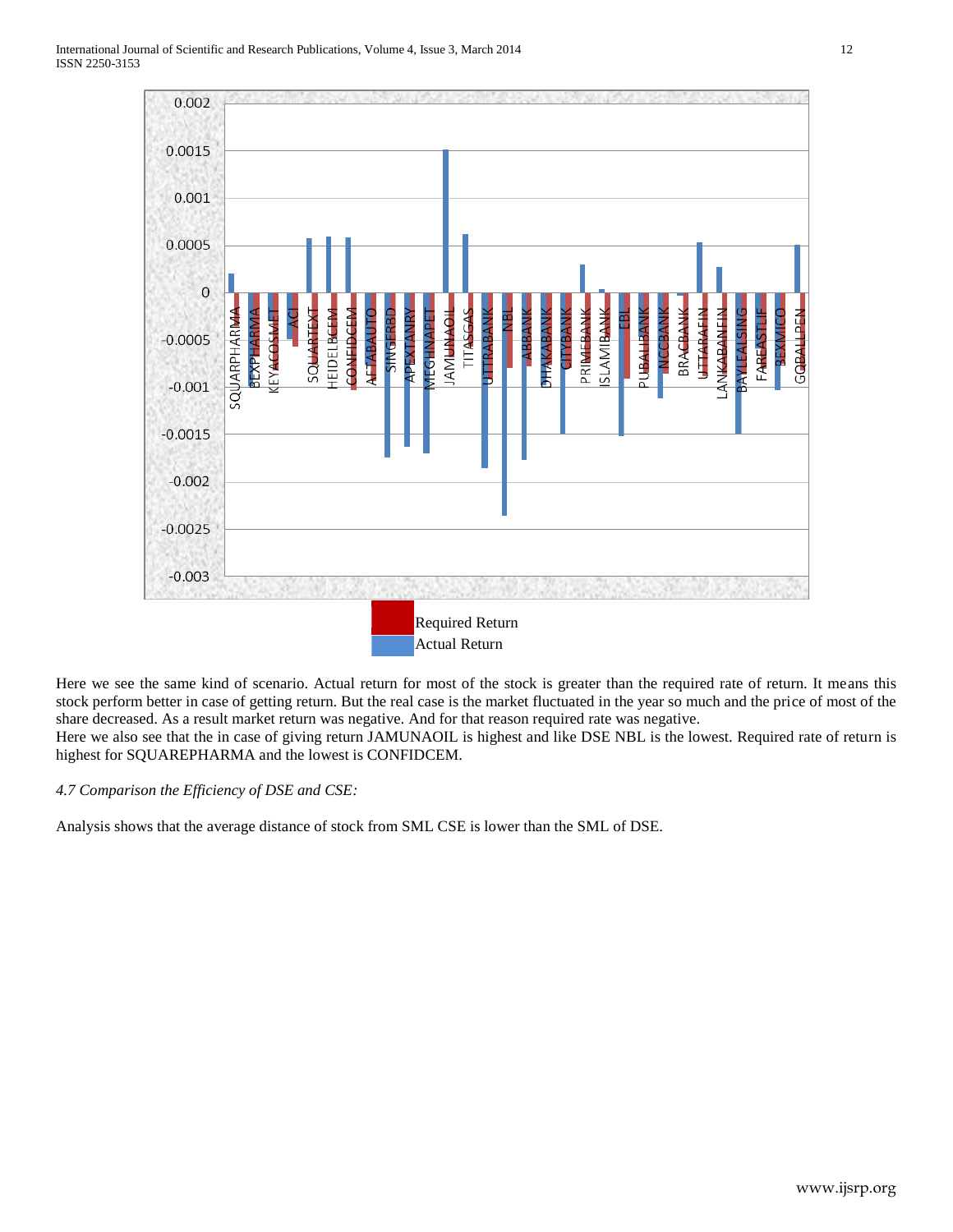

Graph clearly shows that the average distance of the stock of Chittagong Exchange from SML is lower than the average distance of DSE. That means the stocks are closer to SML for the case of CSE. It indicates that CSE is more efficient than DSE. Because it is known to all that in a strong efficient market all the information about security is traded within a few times. And if any discrepancy is found by capitalizing those discrepancy investors try to earn extra profit. For that reason discrepancy is not found after few times. But in case of Dhaka Stock exchange and Chittagong Stock Exchange we see that all most all the security is not laying on Security Market Line. But the stocks of Chittagong Stock Exchange are closer than the stocks of Dhaka Stock Exchange. So it can be said that the discrepancy between risk and return is lower in case Chittagong Stock Exchange. Which indicate the greater efficiency. Analysis and graph indicate that Chittagong is more efficient than Dhaka Stock Exchange.

#### 5. CONCLUSION:

This study was designed to provide evidence on weak form of efficiency concentrating on following the random walk model for Dhaka Stock Exchange and Chittagong Stock Exchange. The results of the study conclude that the return series of both indices of Dhaka Stock Exchange do not follow the normal distribution. ARIMA (time series) forecasting strengthens the non-random nature of Dhaka stock Exchange and Chittagong Stock Exchange. The resulting situation by rejecting the null hypothesis would be that the investors can not gain a fair return by holding a well diversified portfolio. SML and the position of the stocks on SML graph shows that Chittagong Stock Exchange is more efficient than Dhaka Stock Exchange. In Chittagong Stock Exchange the stock lies closer to SML than Dhaka Stock Exchange.Analysis also shows that Dhaka stock Exchange and Chittagong Stock Exchange are not in the form of 'weak efficiency' and 'strong efficiency'. So both stocks belong to the 'semi strong' form of efficiency.Besides this, there are other factors such as weak regulation, lack of supervision, lack of market transparency which may influence the efficiency level of capital market; even recent market scam report also indicate these factors as vital for stock market crashes.

#### 6. REFERENCES\

- Burton G. M, (1989), Is the Stock Market Efficient, American Association for the Advancement Science: Vol 243: pp. 1313-1318.
- Butler, K. C,(1992), Efficiency and inefficiency in thinly traded stocks: Kuwait and Saudi Arabia, Journal of Banking and finance 16: pp. 197-210.
- Chaity . N. S, Sharmin. S, (2012), Efficiency Measures of Capital Market:A Case of Dhaka Stock Exchange, International Journal of Business and Management, Vol. 7: pp. 102-108.
- Dupernex, S (2007), Why might share price follow a random walk, Student Economic Review, Vol 21: pp. 167-177.
- Fabozzi F. and Modigliani, F. (1995). Capital Market Institutions and Instruments. New Jersey: Prentice Hall, Inc.
- Haque, M., Shamsul, R and Ahmed, M.E (2001) Risk return and market efficiency in capital market under distress: Theory and evidence from DSE.
- Ivankova, K. (2012), A Relative Efficiency Measure Based on Stock Market Index Data, Institute of Economic Studies
- Karimkhani, M, Hortamani. A, Rafat, B, Beikzadeh, S, (2012),Interdisciplinary Journal of Contemporary Resarch in Business, Vol-3: pp. 51-60
- Kithinji, A and Ngugi, W (2009), Stock market performance before and after general elections- A case study of Thenairbobi stock exchange,